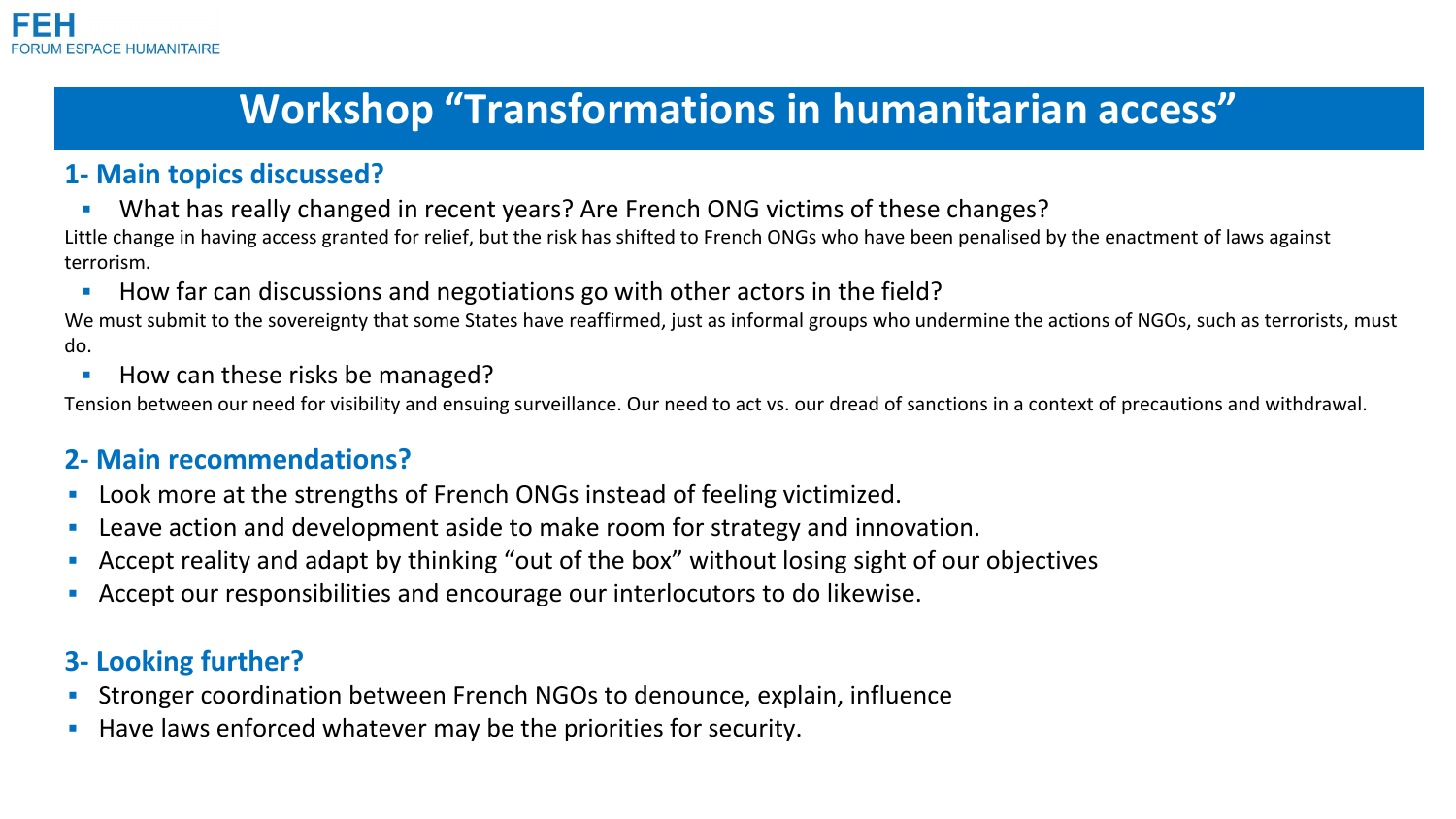

## **Workshop "Personal commitment and citizen involvement"**

#### **1- Main topics discussed?**

- **EXP** Conduct a self-diagnosis based on our mistakes, as well as on our successes and our strengths.
- How can we become again channels of transmission for each other, and how can we effectively connect to civil societies of the South (NGOs, social movements, and especially population groups)?

#### **2- Main recommendations?**

- Accept the loss of control
- Improve governance and diversity
- Collective action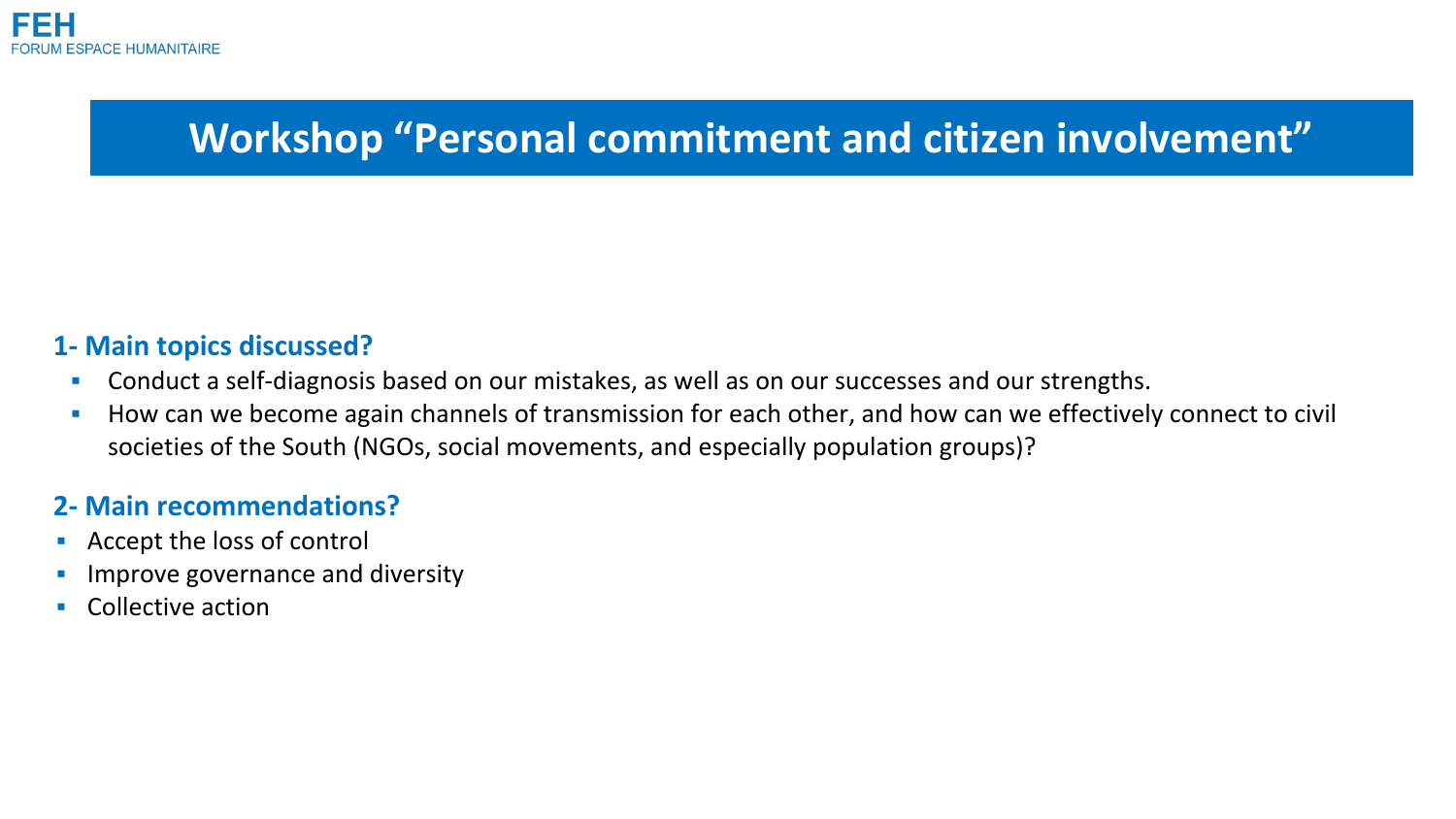# **Workshop "Innovations and Humanitarian Aid"**

### **1- Main topics discussed?**

- **What is innovation? Technical, organisational, transformational, R&D, etc.**
- **·** Why do we innovate? To adapt to tomorrow's challenges and to justify our existence
- **Who innovates? NGOs vs the scientific sector, start-ups, businesses, etc.**
- How do we innovate? Top-down (strategy) vs bottom-up (participative approach)
- **•** What are the means allocated to innovation? Tension between the means allocated to conformity vs to operations

### **2- Main recommendations?**

- **Work in association with other actors and plan collectively for innovation**
- **Make innovation part of an overall strategy: the best way to respond to the duty to humanity**
- **•** Promote in-house innovation as a lever for building loyalty and motivating staff
- **Instill a feeling and a state of mind for innovation and prepare personnel for future changes**

## **3- Looking further?**

- Not only innovate on "doing" but especially on "being". Challenge the very existence of NGOs.
- **Reposition ourselves away from acting as intermediaries between donors and beneficiaries.**
- **•** Move from mediating function (vertical model) towards a service provider function based on expertise (horizontal model) where everyone can have their say.
- Question how "human" will fit in tomorrow's humanitarianism.